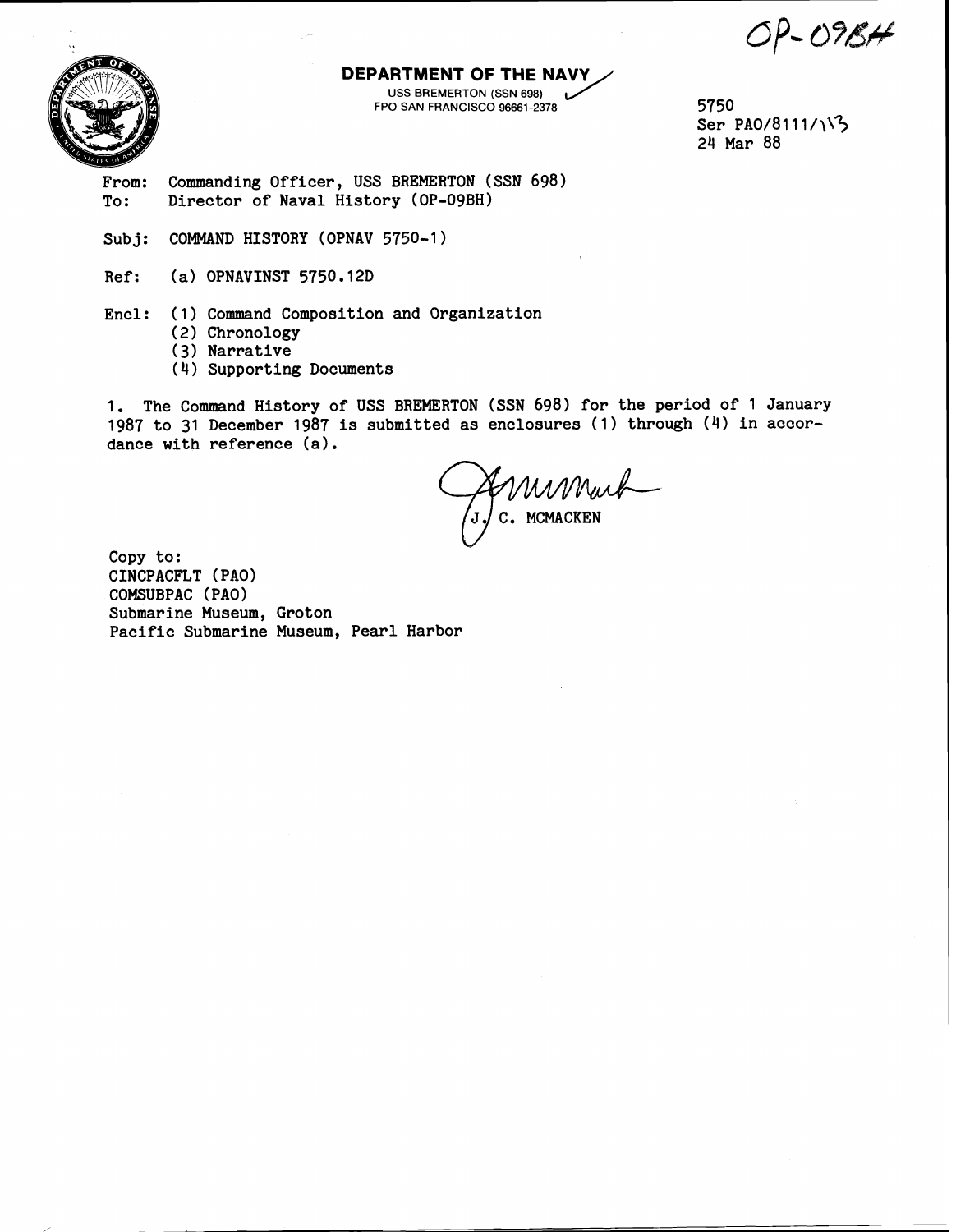**Mission** :

**Organizational Structure: Under operational and administrative command of Commander Submarine Squadron 7** 

**Commander: Commander Alan R. Beam, USN** 

**Biography: Attached** 

**Permanent Duty Station: Home ported at Naval Submarine Base, Pearl Harbor, HI** 

**Encl** (1)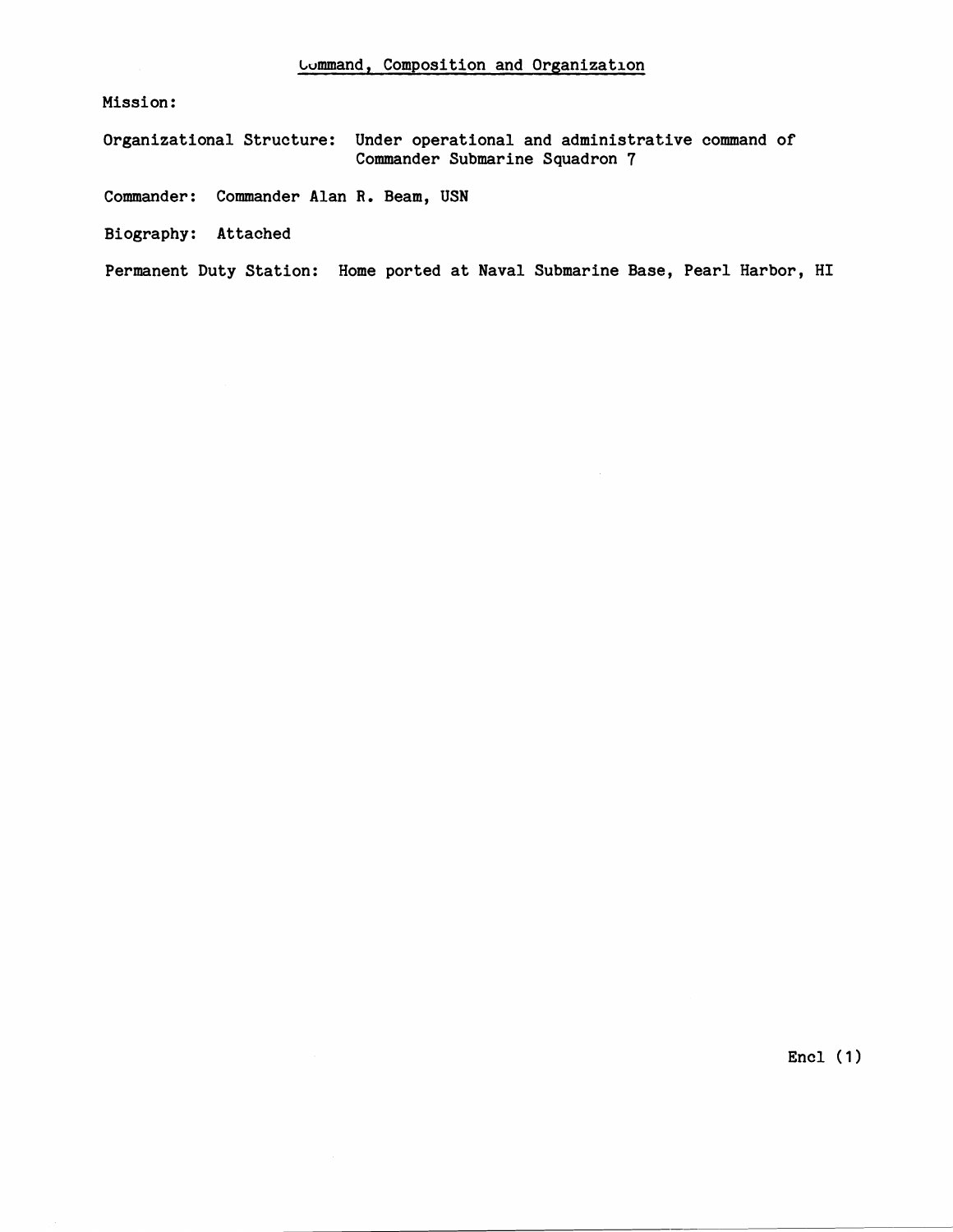## CHRONOLOGY

 $\mathcal{A}^{\mathcal{A}}$ 

| 01JAN              | Inport Pearl                                                                                                    |
|--------------------|-----------------------------------------------------------------------------------------------------------------|
| <b>02JAN-07JAN</b> | ENR PAC Operations                                                                                              |
| 08JAN-31JAN        | ASW Operations                                                                                                  |
| 01FEB-10FEB        | ASW Operations                                                                                                  |
| $11$ FEB- $16$ FEB | $\gamma^{g\bar{g}'}$ $\bar{\tau}^{\bar{\tau}}$<br>ENR Subic Bay, R.P./Deploy WESTPAC<br>$\zeta_{\rm T} \vec{J}$ |
| <b>17FEB</b>       | IPT Subic Bay, R.P. (1967)                                                                                      |
| 18FEB-22FEB        | CTF 70/77 BG OPS W/KIRK/LOCKWOOD/COCHRANE/VP/HSL                                                                |
| 23FEB-28FEB        | UPKEEP/SRF Subic Bay RP                                                                                         |
| 01MAR-10MAR        | ENR BSP Johnson Island                                                                                          |
| 11MAR-12MAR        | ORSE/ENR PEARL                                                                                                  |
| 13MAR              | RTP Pearl                                                                                                       |
| 14MAR-15MAR        | Inport Pearl                                                                                                    |
| 16MAR-23MAR        | TYTIPT Pearl 18 MAR: WESTLOCH Offload                                                                           |
| 24MAR              | TYT:VIP OPS RADM MATSUMOTO/RADM RING                                                                            |
| 25MAR-27MAR        | SVS to USS HAWKBILL (SSN 666)/27 MAR: RTP Pearl                                                                 |
| 28MAR-31MAR        | <b>IPT</b> Pearl                                                                                                |
| 01APR-05APR        | IMAUPK 701 SUBASE Pearl                                                                                         |
| 06APR-07APR        | <b>DNSI</b>                                                                                                     |
| 08APR-29APR        | IMAUPK 701 SUBASE Pearl: 29APR-FASTCRUISE                                                                       |
| 30APR              | <b>SEATRIALS</b>                                                                                                |
| 01MAY-03MAY        | TYTIPT Pearl                                                                                                    |
| <b>O4MAY-10MAY</b> | TYTIPT:MK-48 Phase I Certification                                                                              |
| <b>11MAY</b>       | WESTLOCH Upload                                                                                                 |
| 12MAY-14MAY        | TYT:MK 48 PHASE II Certification W/711                                                                          |
| 15MAY              | WESTLOCH Offload                                                                                                |
| 16MAY-18MAY        | TYTIPT Pearl                                                                                                    |
| <b>19MAY</b>       | Drydock: Start RAV2: Resin Discharge/UPK 702/AFDM-6                                                             |
| 20MAY-31MAY        | RAV/Resin Discharge/AFDM-6                                                                                      |
| 01JUN-24JUN        | RAV/Resin Discharge/AFDM-6; 24JUN: UNDOCK                                                                       |
| 25JUN-28JUN        | IPT Pearl Harbor                                                                                                |
| 29JUN-30JUN        | TYT:KILOEX W/711;29JUN:WEPS UPLOAD                                                                              |
| 01JUL-02JUL        | TYT:KILOEX W/711                                                                                                |
| 03JUL-12JUL        | <b>TYTIPT</b>                                                                                                   |
| <b>13JUL-22JUL</b> | <b>PACSUBASWEX</b>                                                                                              |
| 23JUL              | RTP Pearl                                                                                                       |
| 24JUL-31JUL        | IPT Pearl: POTS                                                                                                 |
| 01AUG-03AUG        | IPT Pearl: POTS                                                                                                 |
| 04AUG              | TYT: UPLOAD                                                                                                     |
| 05AUG-07AUG        | <b>TYT:W/668 TRE</b>                                                                                            |
| 08AUG-09AUG        | PVST LAHAINA HI                                                                                                 |
| 10AUG              | DEPEDNET'S CRUISE: LAHAINA-PEARL                                                                                |
| 11AUG-14AUG        | <b>TYT: ISE</b>                                                                                                 |
| 15AUG-16AUG        | IPT Pearl                                                                                                       |
| 17AUG-31AUG        | IMA UPK 703 SUBASE Pearl                                                                                        |
| 01SEP-16SEP        | IMA UPK 703 SUBASE Pearl                                                                                        |
| 17SEP-31AUG        | IMA UPK 703 SUBASE Pearl                                                                                        |
| 01SEP-16SEP        | IMA UPK 703 SUBASE Pearl 14:WEPS Upload/Seatrials                                                               |
| 17SEP-22SEP        | Loadout                                                                                                         |
| 23SEP-30SEP        | WESTPAC ASW OPS                                                                                                 |

Encl (2)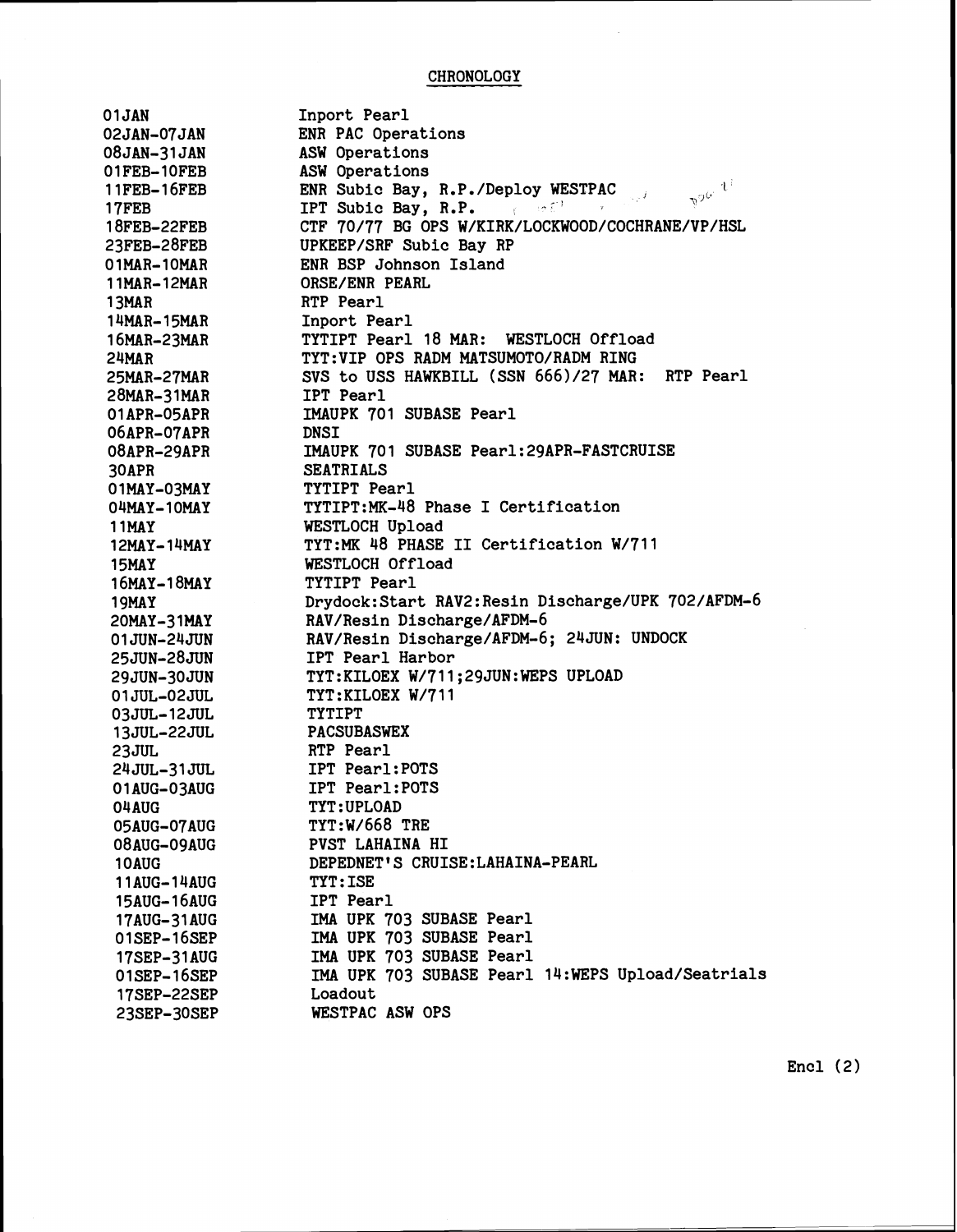## **CHRONOLOGY**

| 010CT-310CT | WESTPAC ASW Ops                        |
|-------------|----------------------------------------|
| 01NOV-13NOV | WESTPAC ASW Ops                        |
| 14NOV-15NOV | IPT Pearl                              |
| 16NOV-29NOV | IMA Upkeep 704                         |
| 30NOV       | TYT:STRL:WESTLOCH Down Load            |
| 01DEC-08DEC | ORSE Workup                            |
| 09DEC-10DEC | <b>ORSE</b>                            |
| 11DEC-13DEC | <b>IPT</b> Pearl                       |
| 14DEC       | STV:W/692:POPS 225                     |
| 15-16DEC    | <b>POPS 1165</b>                       |
| 17-18DEC    | STV:W/692                              |
| 19-31DEC    | IPT Pearl Harbor HI/Holiday Stand Down |
|             |                                        |

 $\sim 80$ 

 $\mathbb{R}^d$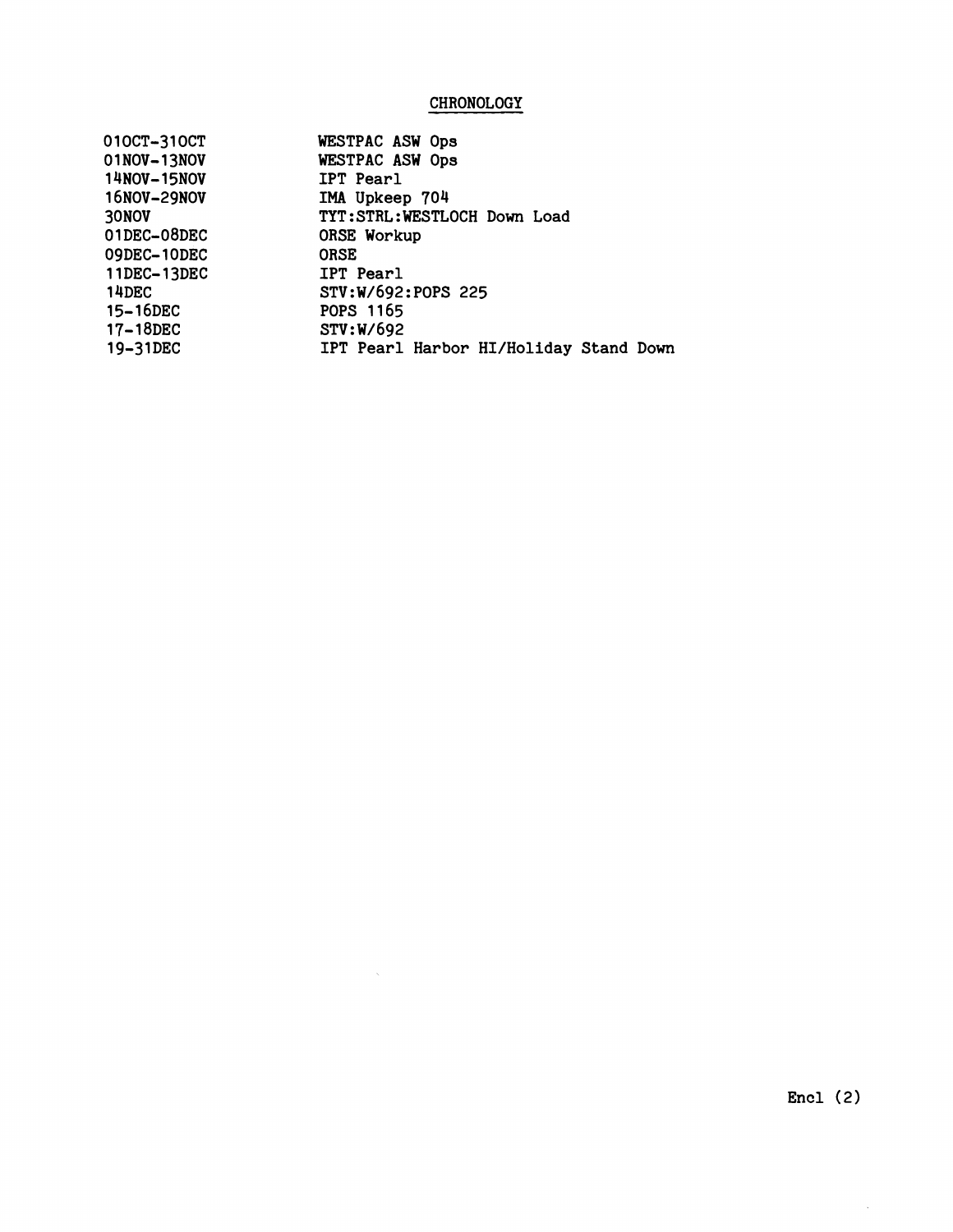USS BREMERTON (SSN **698)** began **1987** on **02** January en route for Western Pacific ASW Operations. **11** February found BREMERTON en route to the Republic of the Philippines, Subic Bay for the first of several port visits that were to occur there during the year. BREMERTON docked in Subic Bay on **17** February for a one day port visit, departing the next day to support CTF **70/77** on Bravo Golf Operations. On **23** February BREMERTON again docked in Subic Bay for a five day upkeep at the Ship Repair Facility, Subic Bay after highly successful ASW and Fleet Support Operations. On **1** March BREMERTON was again underway en route to Johnson Island for the first of two successful Operational Reactor Safeguards examinations of the year. **13** March found BREMERTON inport Pearl Harbor until **24**  March when the ship got underway for VIP Operations with RADM Matsumoto and RADM Ring and to supply services to USS HAWKBILL (SSN **666).** On **27** March BREMERTON again returned to port at Pearl Harbor where the ship underwent IMA upkeep and a successful DNSI. The months of April through May found BREMERTON contributing various independent steaming operations and completing an IMA upkeep until drydocking on **19** May. After an arduous drydock period which included a flawless resin discharge operation the ship ndocked on **24** June. BREMERTON remained inport Pearl Harbor and provided various local operation area services until **13**  July when the ship commenced Pacific ASW exercises with USS SAN FRANCISCO (SSN **711)** returning to port at Pearl Harbor on **23** July. **24** July to **4** August was spent performing pre-overhaul testing and weapons loadout, with the ship getting underway again on 5 August to provide service with USS LOS ANGELES (SSN **688)** for a training and readiness examination. On **8** August the ship payed a port visit to Lahaina, Maui and after two days of relaxation conducted a dependent's cruise back to home port Pearl Harbor on **10** August. The remainder of August through **22** September was spent inport Pearl Harbor for IMA upkeep and ships load out. On **23** September BREMERTON deployed to the Western Pacific for ASW Operations. On **1** October the ship entered the Western Pacific conducting ASW operations until returning to home port Pearl Harbor on **14** November. The remainder of November had the ship conducting an IMA upkeep inport Pearl Harbor. **1** December through **10** December the ship held Operational Reactor Safeguard Exam workup and conducted its second highly successful ORSE of the year, **wfth** an Above Average overall grade. The remainder of **1987** the ship spent conducting local operations with USS OMAHA (SSN **692)** and enjoying the Christmas and New Years Season's in holiday stand down.